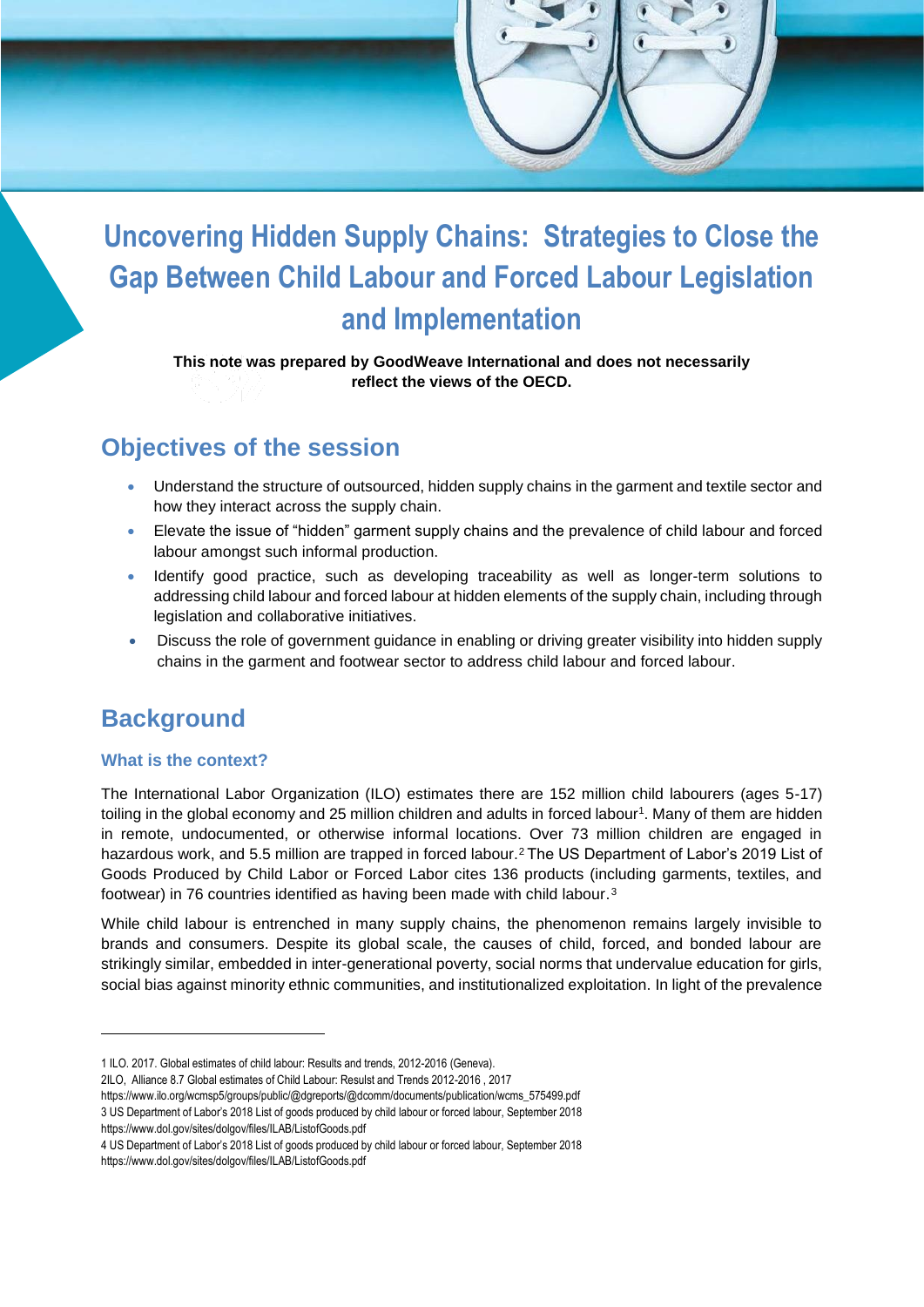of child labour globally, it can be expected that the vast majority of brands have child labour somewhere in their supply chains.

In his 2019 study of India's home-based garment workers, *Tainted Garments*, Siddharth Kara documented the conditions of work for women and girls in India's home-based garment sector who constitute a majority of home-based workers across numerous informal sectors. Kara found that due to the lack of transparency and the informal nature of home-based work, wages are almost always suppressed, conditions can be harsh and hazardous, and the worker has virtually no avenue to seek redress for abusive or unfair conditions. Power imbalances relating to gender further perpetuate the exploitation of female home-based workers, as their liaisons (i.e., labour subcontractors) are typically male and can often be verbally abusive or intimidating in order to secure compliance. The situation of the home-based workers is worsened by the fact that there is little to no regulation or enforcement from the state regarding their conditions of work. The researchers found that home-based garment workers in India consist almost entirely of women and girls from historically oppressed ethnic communities who scarcely manage to earn \$0.15 per hour. Lack of access to schooling for children in families of home-based workers further increases children's vulnerability. Among documented workers, the child labour rate in the home-based portion of India's apparel industry is 17.3 percent.

#### **What are the various perspectives?**

While there is broad agreement that child labour and forced labour should not be employed in the garment industry, there is not a shared understanding of how the problems manifest and why. Most laws and company due diligence efforts focus on "Tier One" factory production. Across regions, between 28 and 43 percent of child labour in global supply chains occurs in the upstream segments. The often-complex webs of production activities leading to exports, and the risk of child labour across these webs, clearly pose a challenge for traceability, assessment and ongoing monitoring. Although there has been progress in tackling human rights concerns in this part of the supply chain, as well as in certain inputs and raw material sourcing, there is much more to do, including further work to document the problems, addressing abuse within complex outsourcing networks for apparel brands and suppliers, and strengthening laws and law enforcement in consumer and production countries.

Due to a lack of acknowledgement, visibility and documentation of working conditions in the outsourced supply chain, there is limited consensus on how to address child labour in the garment industry, let alone understanding of it. Further, while all actors have a role to play, companies tend to see labour rights enforcement as the role of the government; civil society tends to seek strengthened performance by companies; and worker organisations typically seek increased opportunities to collectively achieve increased rights and wages.

#### **What progress has been made?**

Progress has been made in efforts to diminish child labour. In 2000 the International Labour Organization (ILO) confirmed global child labour prevalence of 246 million. Today that number is down by nearly 60 percent. Progress reflects a global movement of government, civil society, worker, and corporate actors working together. Modern slavery and child labour laws globally have been enacted and/or strengthened, as evidenced by the Child Labour (Prohibition and Regulation) Amendment Act, 2016 of India, the UK Modern Slavery Act, and the Dutch Child Labour Due Diligence law that passed last year.

Most major brands have adopted Codes of Conduct that prohibit the use of child labour and forced labour, and a significant number of these use their own and/or or third-party audit programs to confirm their implementation at primary factory locations. Some of these regimes are stronger than others, but few systematically go beyond the Tier One production sites/factories, thereby missing the opportunity to reach the more prevalent and exploitative issues deeper in the supply chain. Multi-stakeholder platforms including the *German Partnership on Sustainable Textiles* and the *[Dutch Agreement on Sustainable](https://www.imvoconvenanten.nl/)* 

#### **2**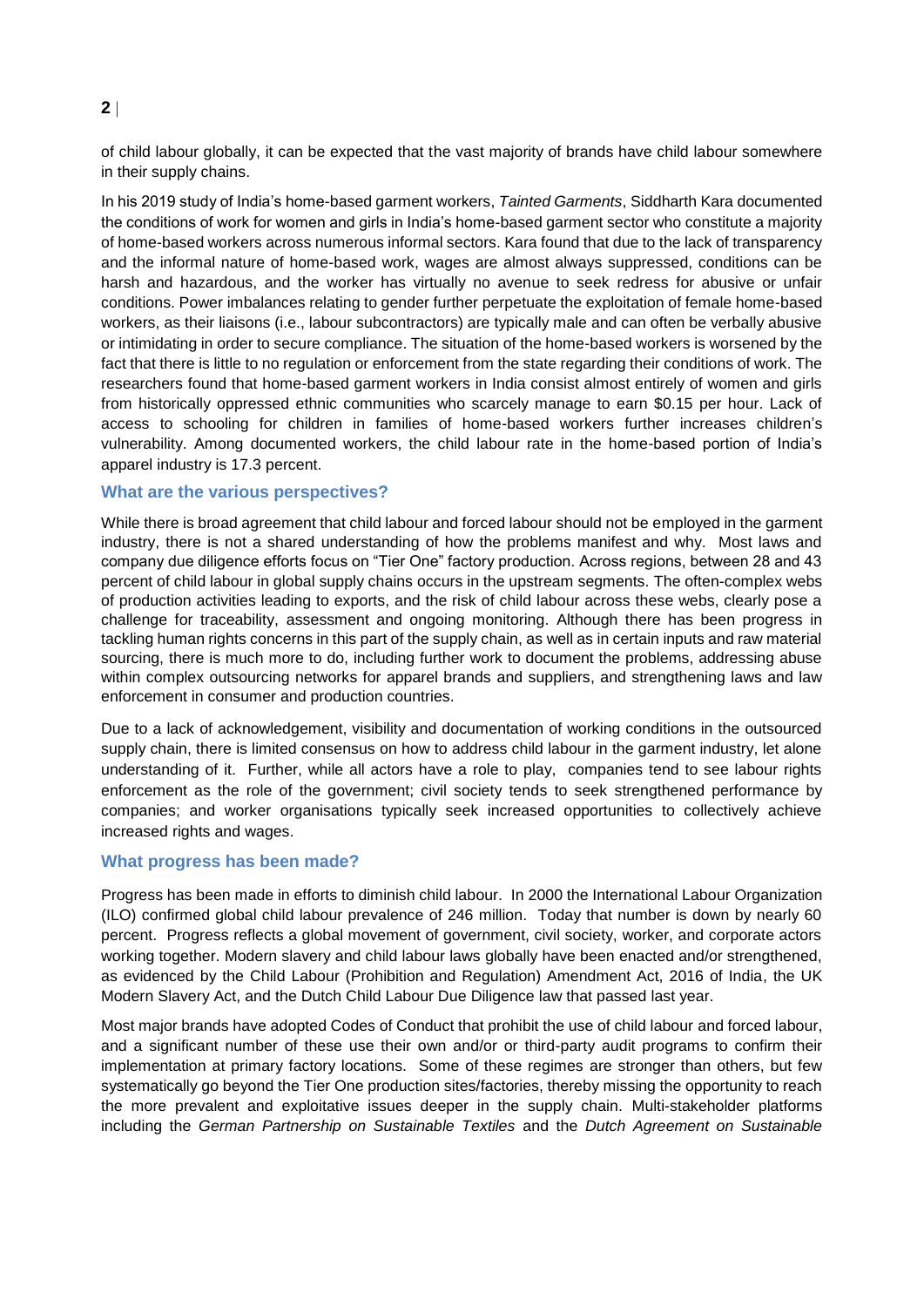*[Garments and Textile](https://www.imvoconvenanten.nl/)* have also called out child labour as a focus issue for member brands' ongoing due diligence reporting.

Finally, several civil society and worker organisations have sought collectivization within specific worker regions; however, these efforts rarely link to the supply chains of major industry brands in any sustained way.

#### **What are remaining challenges/gaps?**

 $\overline{a}$ 

Child and forced labour in supply chains are entrenched and complex problems that cannot be eradicated without long-term, committed involvement of all stakeholders—companies, government and civil society. Efforts against these abuses will be inadequate if they do not extend beyond to downstream suppliers closer to final production, and also cover actors in preceding tiers of supply chains, including those involved in upstream or outsourced production.

Suppliers continue to use outsourced labourers to lower costs and also during times of peak seasonal demand. Additionally, suppliers may consistently outsource specific production processes to home based workers. Such activities in the apparel sector typically include embellishment, embroidery and finishing. Home-based, informal workers are especially vulnerable, because of their unregulated status and female gender. The often-complex webs of production activities leading to exports, and the risk of child labour across these webs, clearly pose a challenge for traceability and auditing. The challenge is further increased by the fact that exports are often intermediate goods and services that will be further transformed in the destination region. <sup>4</sup>

Some corporate policies ban the use of outsourced and home-based production; however, these policies can drive the problems, including child labour, further underground. By acknowledging the existence of production outside primary factory facilities, oversight, services and remedy can be extended to workers who are currently invisible. However, the opacity and shifting nature and scale of the hidden supply chain makes ongoing oversight through to homeworkers challenging and costly for individual businesses. Partnerships with civil society and governments as well as widespread industry collaboration will be necessary to create a long-term solution to a problem that goes beyond any individual company's supply chain. Multi-stakeholder initiatives can play a key convening role.

It is important to note that the hidden nature of child labour, forced labour and human trafficking in global supply chains reflects both the complexity of production processes and data limitations. Data gaps, owing to the lack of regular child labour and forced labour national surveys in several countries, and the difficulty of generating detailed data on the prevalence of these phenomena in specific suppliers operating in the upstream segments of global supply chains, significantly limit the ability of stakeholders to prioritize areas or industries where action is most urgent, but these gaps should not be used as a reason not to undertake due diligence beyond immediate suppliers.<sup>5</sup> Within this context, governments can play a role to collect better quality national data.

Supporting subcontracted workers, in particular home-based workers who are often isolated and vulnerable,is challenging and must be achieved in a way that does not jeopardize their livelihoods. Workers in the informal sector need long-term access to and support from civil society organizations and union organizers to gain a greater understanding of their rights and increase bargaining power.

<sup>4</sup>Alliance 8.7 report, Ending child labour, forced labour and human trafficking in global supply chains, ILO, OECD, IOM, UNICEF - Geneva, 2019. [https://www.ilo.org/wcmsp5/groups/public/---ed\\_norm/--](https://www.ilo.org/wcmsp5/groups/public/---ed_norm/---ipec/documents/publication/wcms_716930.pdf) [ipec/documents/publication/wcms\\_716930.pdf](https://www.ilo.org/wcmsp5/groups/public/---ed_norm/---ipec/documents/publication/wcms_716930.pdf)

 $5$  Alliance 8.7 Report, Ending child labour, forced labour and human trafficking in global supply chains, ILO, OECD, IOM, UNICEF - Geneva, 2019. [https://www.ilo.org/wcmsp5/groups/public/---ed\\_norm/--](https://www.ilo.org/wcmsp5/groups/public/---ed_norm/---ipec/documents/publication/wcms_716930.pdf) [ipec/documents/publication/wcms\\_716930.pdf](https://www.ilo.org/wcmsp5/groups/public/---ed_norm/---ipec/documents/publication/wcms_716930.pdf)